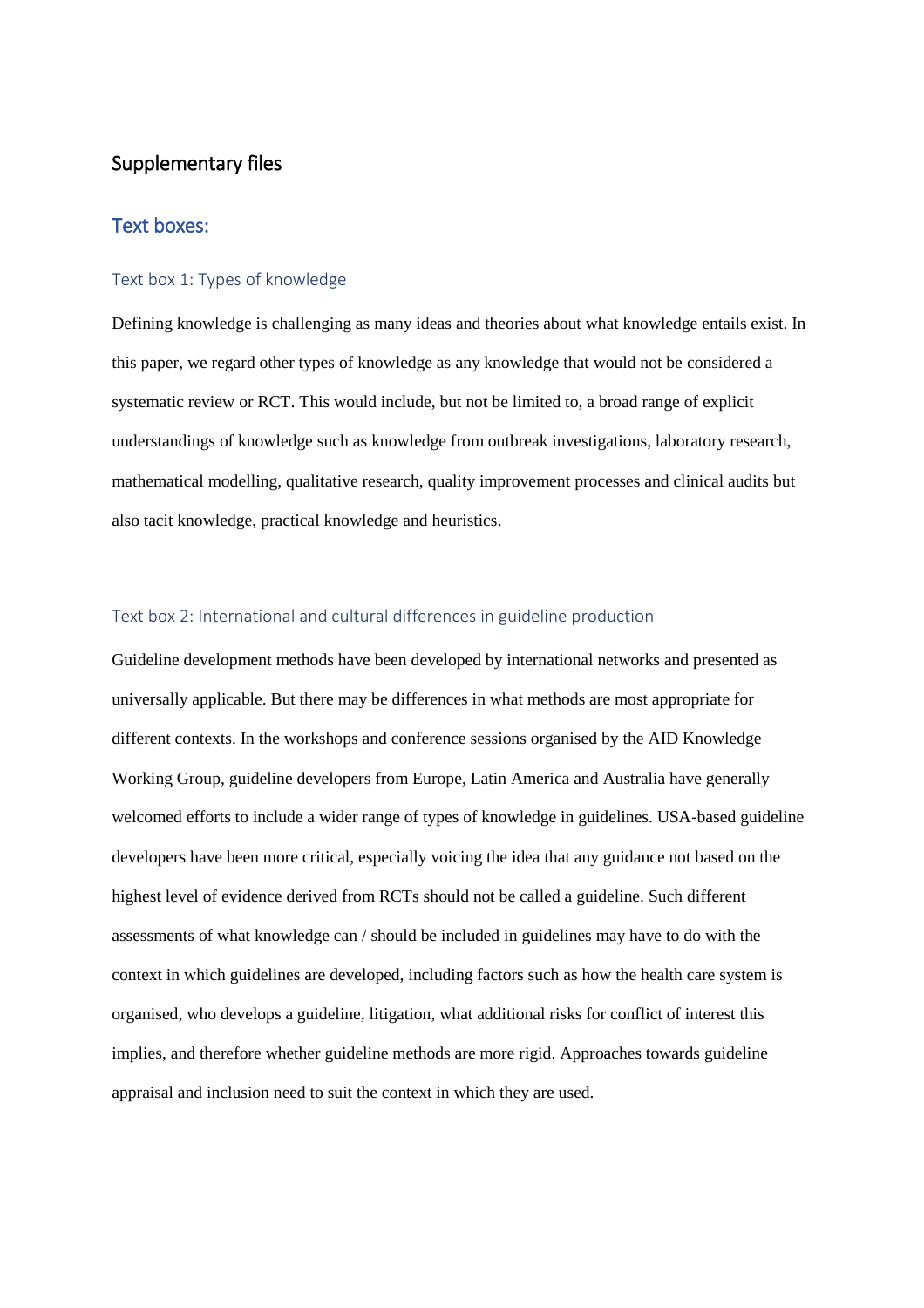#### Text box 3: About GIN AID and the development of this paper

GIN AID is a working group of the Guidelines International Network (G-I-N). The AID Knowledge working group tries to contribute to bridging the gap in methods for Appraising and Including Different Knowledge. To support this ongoing challenge, the G-I-N AID Knowledge Working Group aims to:

- 1. identify methods and promising initiatives for appraising and including a range of knowledge sources in guidelines;
- 2. facilitate sharing experiences with such methods and their application in practice through workshops at G-I-N conferences and elsewhere;
- 3. identify areas / questions for methodological development;
- 4. work towards reporting standards for knowledge appraisal and inclusion, and;
- 5. develop a guide for appraising and including different knowledge.

For this paper, members of the G-I-N AID Knowledge Working Group met several times to discuss the issues of using different knowledge and reasoning in guideline development, based on examples from their own experience and from published literature. After several rounds of revision, the work was presented in a workshop at G-I-N 2016 conference in Philadelphia. Input of workshop attendees was compiled, reviewed and included in the final draft of this position paper.

For more information please visit: http://www.g-i-n.net/working-groups/aid-knowledge

# Text box 4: Frequency based induction: rolling dice [Paraphrased from Hacking 2001]

The central reasoning in RCTs can be summarised simply as assuming that everything in the world (such as people, relations) behave like dice. That is, if dice roll perfectly, they are fair. If they are unfair – where one side is heavier than the others – they are biased.

We're aware of many types of bias a priori in real life situations: for example, known causes, confounders and differences between groups.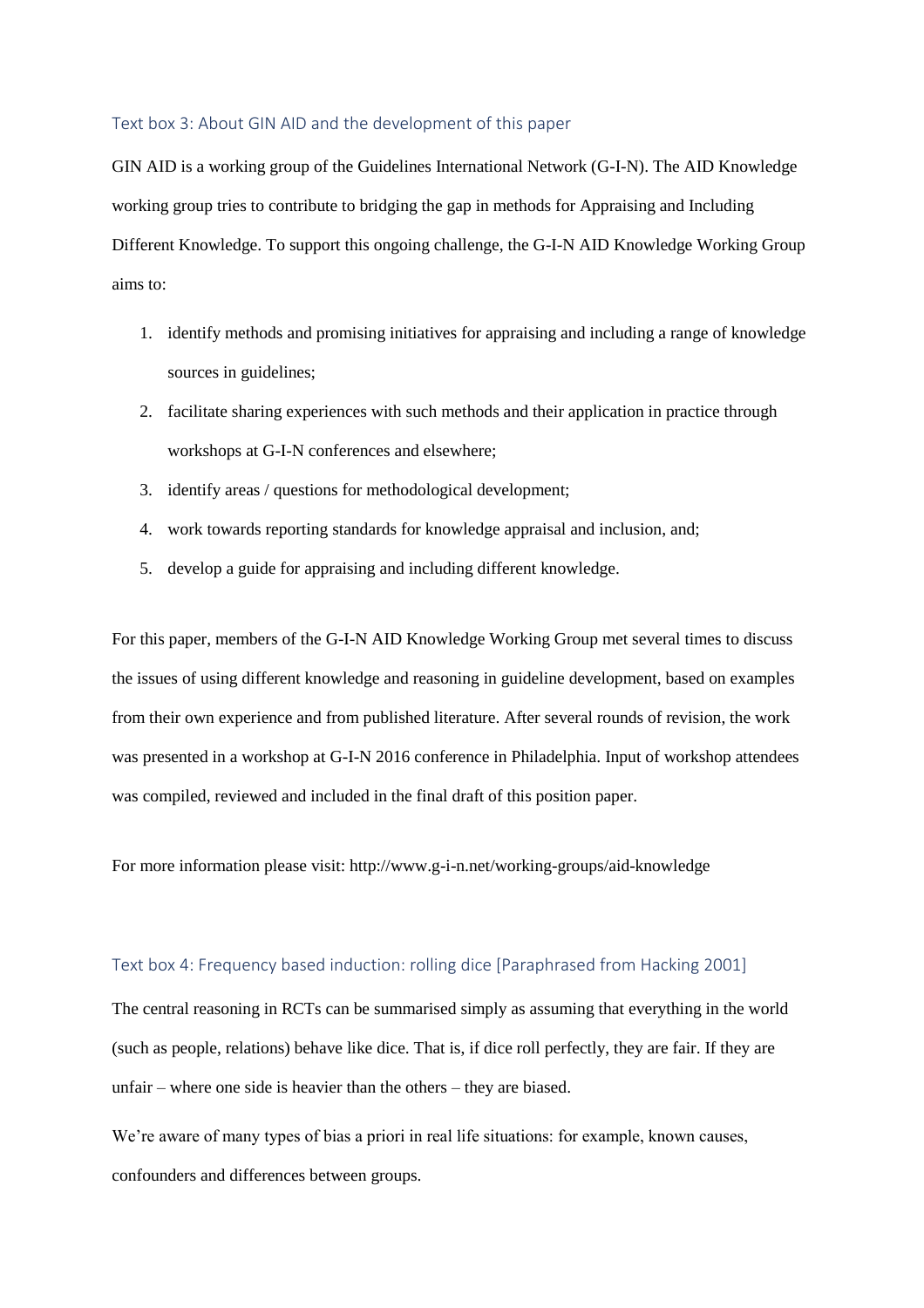An RCT of patients with therapy A versus patients with therapy B is like trying to make two similar dice as fair as possible, rolling them many times, and comparing the results of the rolls to show their tendency. The assumption is that by rolling two fair dice, one would expect to see similar results in the end. If this does not happen then the reverse must be true; one of the dice is unfair or biased; one of the faces is heavier than the other. In that case one of the therapies was better at causing the outcome. We don't know why (rolling dice doesn't give us an explanatory mechanism), but we conclude that it just did, because we found an a priori 'unknown' bias.

It is important to note that frequency-type reasoning doesn't work for single case scenarios. A patient can get a first hip replacement only once, not a hundred times. It goes well or it goes wrong. There is no frequency about it. It's like throwing a dice once: you're never sure what will happen. You either throw a six or you don't.

# Text box 5: Theoretic and empirical concepts of integrating knowledge

William James was a philosopher of science who developed the idea of pragmatism, where many kinds of evidence can serve to support and continuously update beliefs about reality and truth within communities of people [1]. Another philosopher of science, the physicist Thomas Kuhn described how researchers within a research tradition develop and nourish theories which are overthrown, leading to the emergence of new paradigms [2]. Based on an ethnographic research on knowledge translation Gabbay and Le May coined the term "mindlines" to denote the continuously evolving, socially shared and mostly tacit knowledge that informs clinical practice [3]. Explicit knowledge from guidelines is incorporated into mindlines – where it is made sense of, challenged and integrated (or not) with practitioners' existing knowledge-in-practice-in-context.

<sup>1</sup> James W. *Pragmatism and The Meaning of Truth*. Rough Draft Printing 2011.

<sup>2</sup> Kuhn TS. *The Structure of Scientific Revolutions*. The University of Chicago Press 1970.

<sup>3</sup> Gabbay J, Le May A. Evidence based guidelines or collectively constructed 'mindlines?' Ethnographic study of knowledge management in primary care. *BMJ Br Med J* 2004;**329**:1013. doi:10.1136/bmj.329.7473.1013